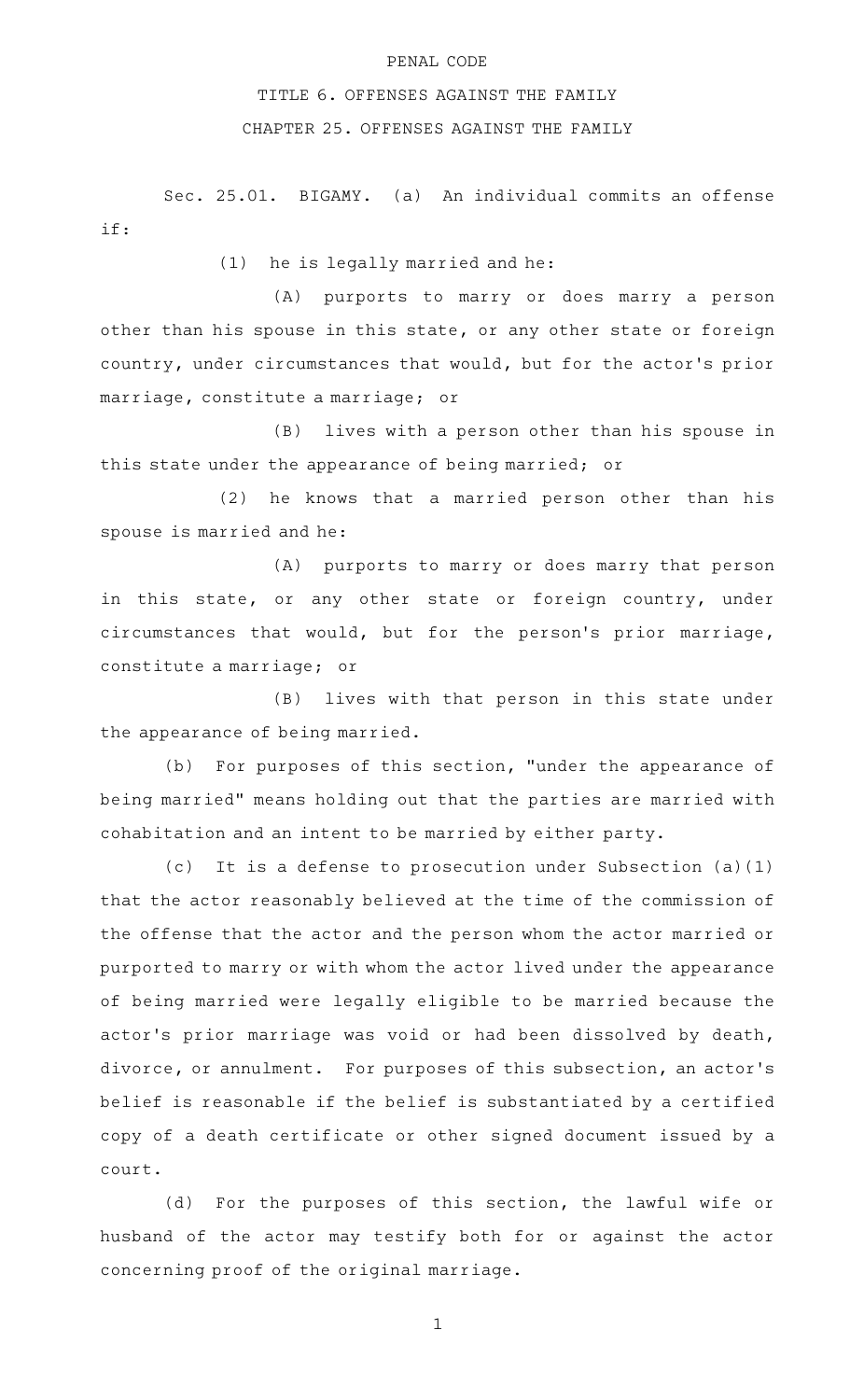(e) An offense under this section is a felony of the third degree, except that if at the time of the commission of the offense, the person whom the actor marries or purports to marry or with whom the actor lives under the appearance of being married is:

 $(1)$  17 years of age, the offense is a felony of the second degree; or

 $(2)$  16 years of age or younger, the offense is a felony of the first degree.

Acts 1973, 63rd Leg., p. 883, ch. 399, Sec. 1, eff. Jan. 1, 1974. Amended by Acts 1993, 73rd Leg., ch. 900, Sec. 1.01, eff. Sept. 1, 1994.

Amended by:

Acts 2005, 79th Leg., Ch. 268 (S.B. [6\)](http://www.legis.state.tx.us/tlodocs/79R/billtext/html/SB00006F.HTM), Sec. 4.03, eff. September 1, 2005.

Acts 2011, 82nd Leg., R.S., Ch. 222 (H.B. [253](http://www.legis.state.tx.us/tlodocs/82R/billtext/html/HB00253F.HTM)), Sec. 4, eff. September 1, 2011.

Sec. 25.02. PROHIBITED SEXUAL CONDUCT. (a) A person commits an offense if the person engages in sexual intercourse or deviate sexual intercourse with another person the actor knows to be, without regard to legitimacy:

(1) the actor's ancestor or descendant by blood or adoption;

(2) the actor's current or former stepchild or stepparent;

(3) the actor's parent's brother or sister of the whole or half blood;

(4) the actor's brother or sister of the whole or half blood or by adoption;

(5) the children of the actor's brother or sister of the whole or half blood or by adoption; or

(6) the son or daughter of the actor's aunt or uncle of the whole or half blood or by adoption.

(b) For purposes of this section:

(1) "Deviate sexual intercourse" means any contact between the genitals of one person and the mouth or anus of another person with intent to arouse or gratify the sexual desire of any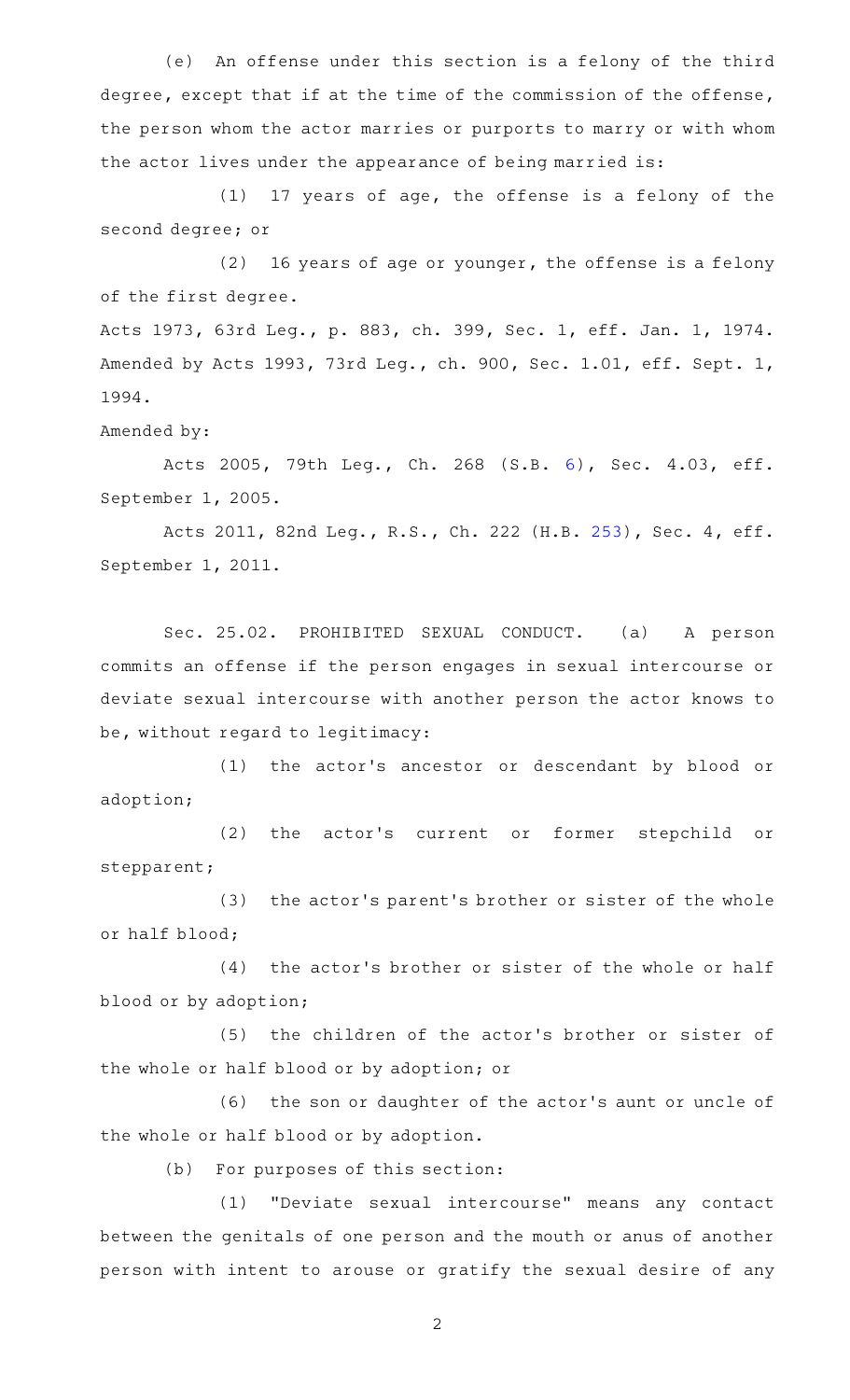person.

(2) "Sexual intercourse" means any penetration of the female sex organ by the male sex organ.

(c) An offense under this section is a felony of the third degree, unless the offense is committed under Subsection (a)(1), in which event the offense is a felony of the second degree. Acts 1973, 63rd Leg., p. 883, ch. 399, Sec. 1, eff. Jan. 1, 1974. Amended by Acts 1993, 73rd Leg., ch. 900, Sec. 1.01, eff. Sept. 1, 1994.

Amended by:

Acts 2005, 79th Leg., Ch. 268 (S.B. [6\)](http://www.legis.state.tx.us/tlodocs/79R/billtext/html/SB00006F.HTM), Sec. 4.04, eff. September 1, 2005.

Acts 2009, 81st Leg., R.S., Ch. 673 (H.B. [2385](http://www.legis.state.tx.us/tlodocs/81R/billtext/html/HB02385F.HTM)), Sec. 1, eff. September 1, 2009.

Sec. 25.03. INTERFERENCE WITH CHILD CUSTODY. (a) A person commits an offense if the person takes or retains a child younger than 18 years of age:

(1) when the person knows that the person's taking or retention violates the express terms of a judgment or order, including a temporary order, of a court disposing of the child's custody;

(2) when the person has not been awarded custody of the child by a court of competent jurisdiction, knows that a suit for divorce or a civil suit or application for habeas corpus to dispose of the child's custody has been filed, and takes the child out of the geographic area of the counties composing the judicial district if the court is a district court or the county if the court is a statutory county court, without the permission of the court and with the intent to deprive the court of authority over the child; or

(3) outside of the United States with the intent to deprive a person entitled to possession of or access to the child of that possession or access and without the permission of that person.

(b) A noncustodial parent commits an offense if, with the intent to interfere with the lawful custody of a child younger than 18 years, the noncustodial parent knowingly entices or persuades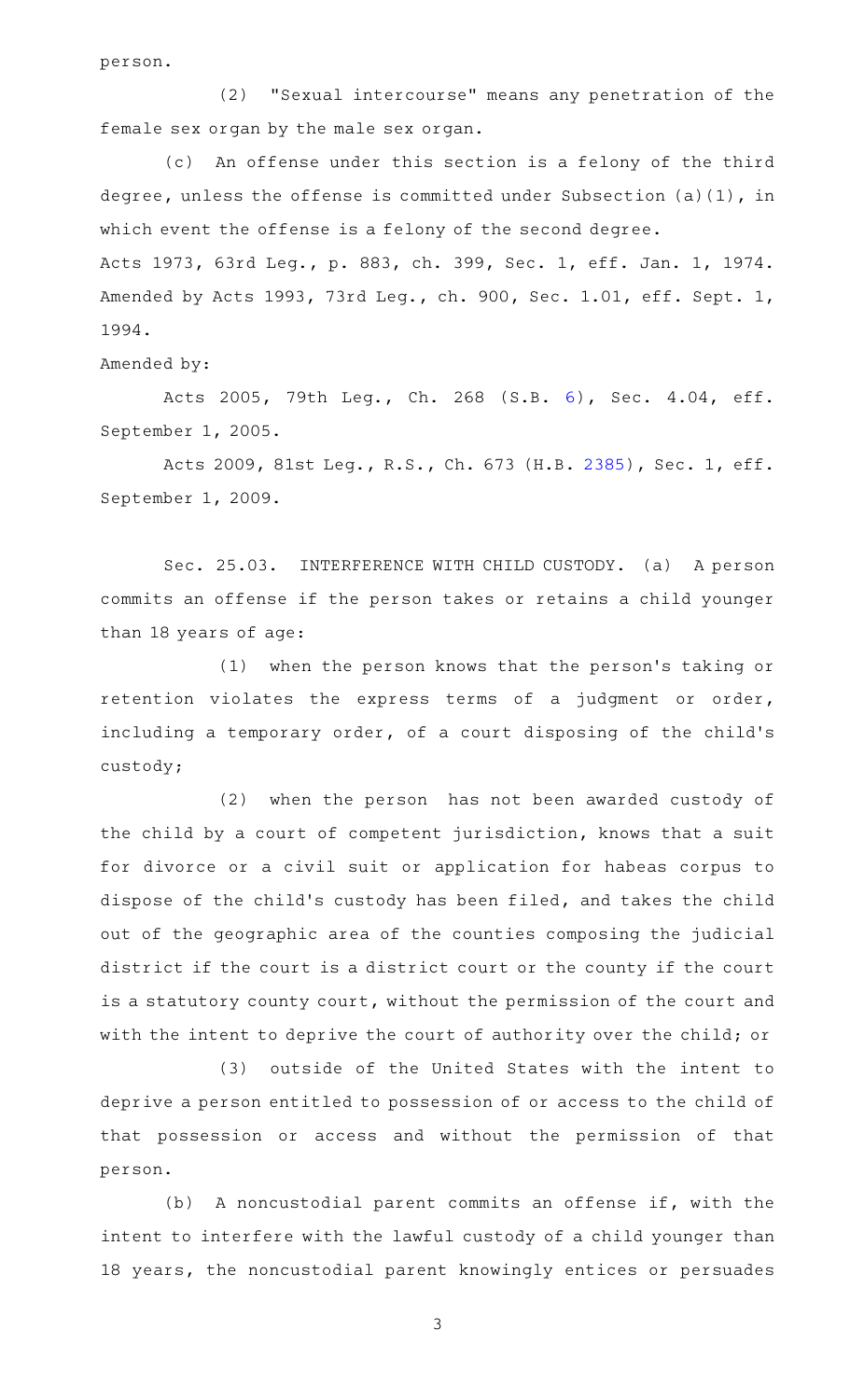the child to leave the custody of the custodial parent, guardian, or person standing in the stead of the custodial parent or guardian of the child.

(c) It is a defense to prosecution under Subsection (a)(2) that the actor returned the child to the geographic area of the counties composing the judicial district if the court is a district court or the county if the court is a statutory county court, within three days after the date of the commission of the offense.

 $(c-1)$  It is an affirmative defense to prosecution under Subsection (a)(3) that:

(1) the taking or retention of the child was pursuant to a valid order providing for possession of or access to the child; or

(2) notwithstanding any violation of a valid order providing for possession of or access to the child, the actor 's retention of the child was due only to circumstances beyond the actor 's control and the actor promptly provided notice or made reasonable attempts to provide notice of those circumstances to the other person entitled to possession of or access to the child.

 $(c-2)$  Subsection (a)(3) does not apply if, at the time of the offense, the person taking or retaining the child:

(1) was entitled to possession of or access to the child; and

(2) was fleeing the commission or attempted commission of family violence, as defined by Section [71.004](http://www.statutes.legis.state.tx.us/GetStatute.aspx?Code=FA&Value=71.004), Family Code, against the child or the person.

(d) An offense under this section is a state jail felony. Acts 1973, 63rd Leg., p. 883, ch. 399, Sec. 1, eff. Jan. 1, 1974. Amended by Acts 1979, 66th Leg., p. 1111, ch. 527, Sec. 1, eff. Aug. 27, 1979; Acts 1987, 70th Leg., ch. 444, Sec. 1, eff. Sept. 1, 1987; Acts 1989, 71st Leg., ch. 830, Sec. 1, eff. Sept. 1, 1989; Acts 1993, 73rd Leg., ch. 900, Sec. 1.01, eff. Sept. 1, 1994; Acts 2001, 77th Leg., ch. 332, Sec. 1, eff. May 24, 2001. Amended by:

Acts 2007, 80th Leg., R.S., Ch. 272 (H.B. [95](http://www.legis.state.tx.us/tlodocs/80R/billtext/html/HB00095F.HTM)), Sec. 1, eff. September 1, 2007.

Acts 2011, 82nd Leg., R.S., Ch. 840 (H.B. [3439](http://www.legis.state.tx.us/tlodocs/82R/billtext/html/HB03439F.HTM)), Sec. 2, eff.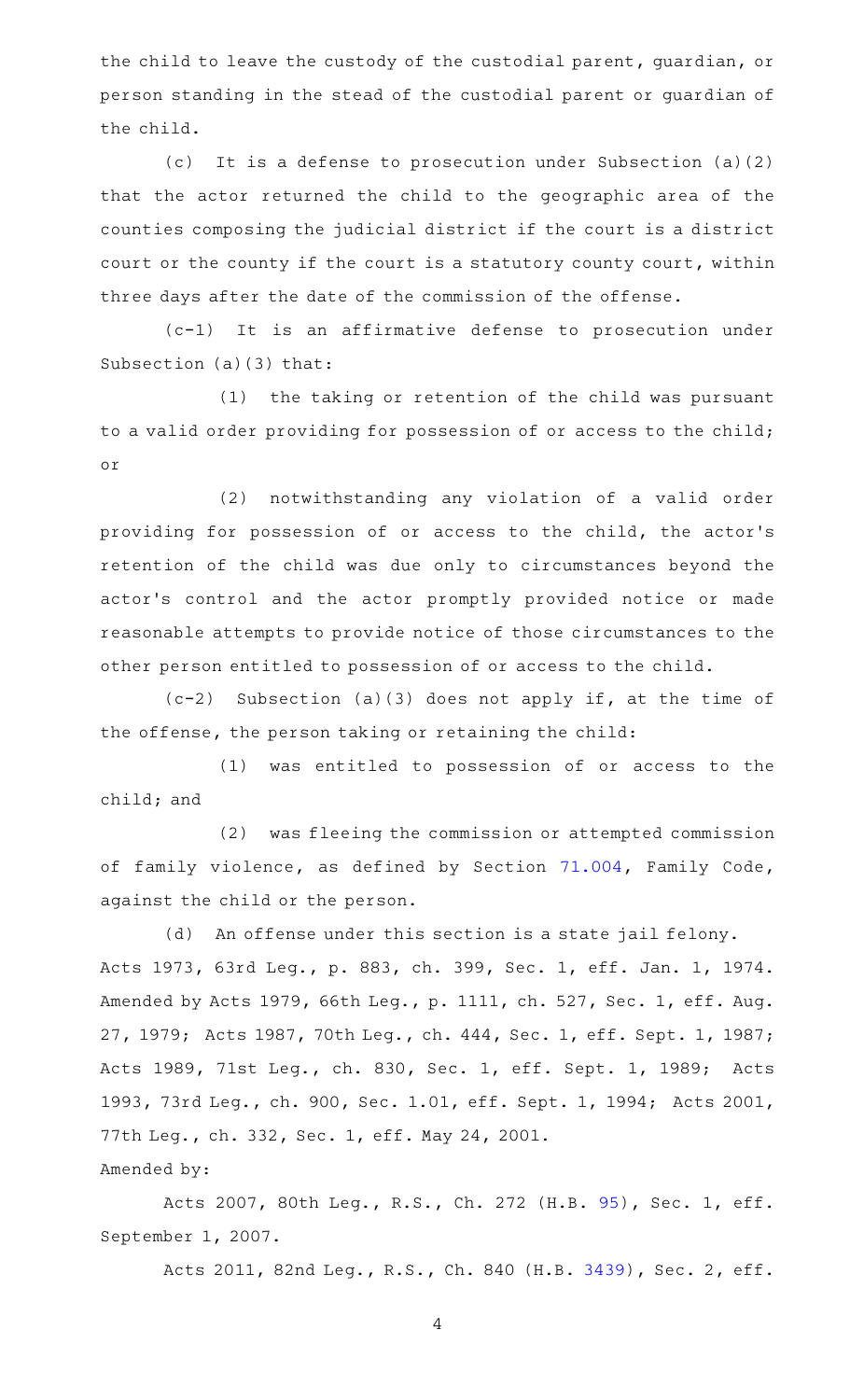September 1, 2011.

Acts 2011, 82nd Leg., R.S., Ch. 1100 (S.B. [1551](http://www.legis.state.tx.us/tlodocs/82R/billtext/html/SB01551F.HTM)), Sec. 3, eff. September 1, 2011.

Sec. 25.031. AGREEMENT TO ABDUCT FROM CUSTODY. (a) A person commits an offense if the person agrees, for remuneration or the promise of remuneration, to abduct a child younger than 18 years of age by force, threat of force, misrepresentation, stealth, or unlawful entry, knowing that the child is under the care and control of a person having custody or physical possession of the child under a court order, including a temporary order, or under the care and control of another person who is exercising care and control with the consent of a person having custody or physical possession under a court order, including a temporary order.

(b) An offense under this section is a state jail felony. Added by Acts 1987, 70th Leg., ch. 444, Sec. 3, eff. Sept. 1, 1987. Amended by Acts 1993, 73rd Leg., ch. 900, Sec. 1.01, eff. Sept. 1, 1994.

Amended by:

Acts 2007, 80th Leg., R.S., Ch. 272 (H.B. [95](http://www.legis.state.tx.us/tlodocs/80R/billtext/html/HB00095F.HTM)), Sec. 2, eff. September 1, 2007.

Sec. 25.04. ENTICING A CHILD. (a) A person commits an offense if, with the intent to interfere with the lawful custody of a child younger than 18 years, he knowingly entices, persuades, or takes the child from the custody of the parent or guardian or person standing in the stead of the parent or guardian of such child.

(b) An offense under this section is a Class B misdemeanor, unless it is shown on the trial of the offense that the actor intended to commit a felony against the child, in which event an offense under this section is a felony of the third degree. Acts 1973, 63rd Leg., p. 883, ch. 399, Sec. 1, eff. Jan. 1, 1974. Amended by Acts 1993, 73rd Leg., ch. 900, Sec. 1.01, eff. Sept. 1, 1994; Acts 1999, 76th Leg., ch. 685, Sec. 7, eff. Sept. 1, 1999.

Sec. 25.05. CRIMINAL NONSUPPORT. (a) An individual commits an offense if the individual intentionally or knowingly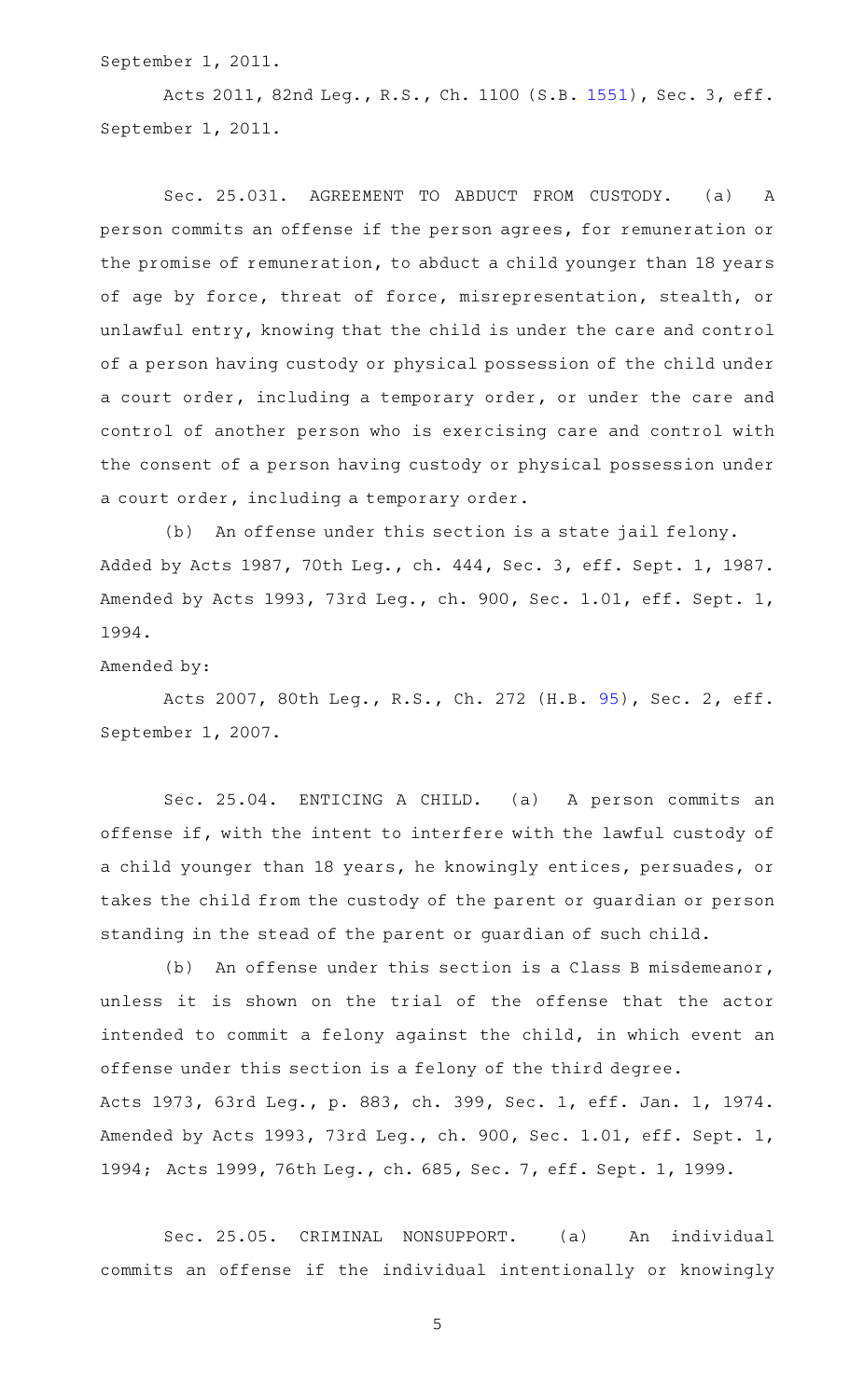fails to provide support for the individual 's child younger than 18 years of age, or for the individual 's child who is the subject of a court order requiring the individual to support the child.

(b) For purposes of this section, "child" includes a child born out of wedlock whose paternity has either been acknowledged by the actor or has been established in a civil suit under the Family Code or the law of another state.

(c) Under this section, a conviction may be had on the uncorroborated testimony of a party to the offense.

(d) It is an affirmative defense to prosecution under this section that the actor could not provide support for the actor 's child.

(e) The pendency of a prosecution under this section does not affect the power of a court to enter an order for child support under the Family Code.

(f) An offense under this section is a state jail felony. Acts 1973, 63rd Leg., p. 883, ch. 399, Sec. 1, eff. Jan. 1, 1974. Amended by Acts 1987, 70th Leg., 2nd C.S., ch. 73, Sec. 13, eff. Nov. 1, 1987; Acts 1993, 73rd Leg., ch. 900, Sec. 1.01, eff. Sept. 1, 1994; Acts 2001, 77th Leg., ch. 375, Sec. 1, eff. May 25, 2001.

Sec. 25.06. HARBORING RUNAWAY CHILD. (a) A person commits an offense if he knowingly harbors a child and he is criminally negligent about whether the child:

 $(1)$  is younger than 18 years; and

 $(2)$  has escaped from the custody of a peace officer, a probation officer, the Texas Youth Council, or a detention facility for children, or is voluntarily absent from the child's home without the consent of the child's parent or guardian for a substantial length of time or without the intent to return.

(b) It is a defense to prosecution under this section that the actor was related to the child within the second degree by consanguinity or affinity, as determined under Chapter [573](http://www.statutes.legis.state.tx.us/GetStatute.aspx?Code=GV&Value=573), Government Code.

(c) It is a defense to prosecution under this section that the actor notified:

(1) the person or agency from which the child escaped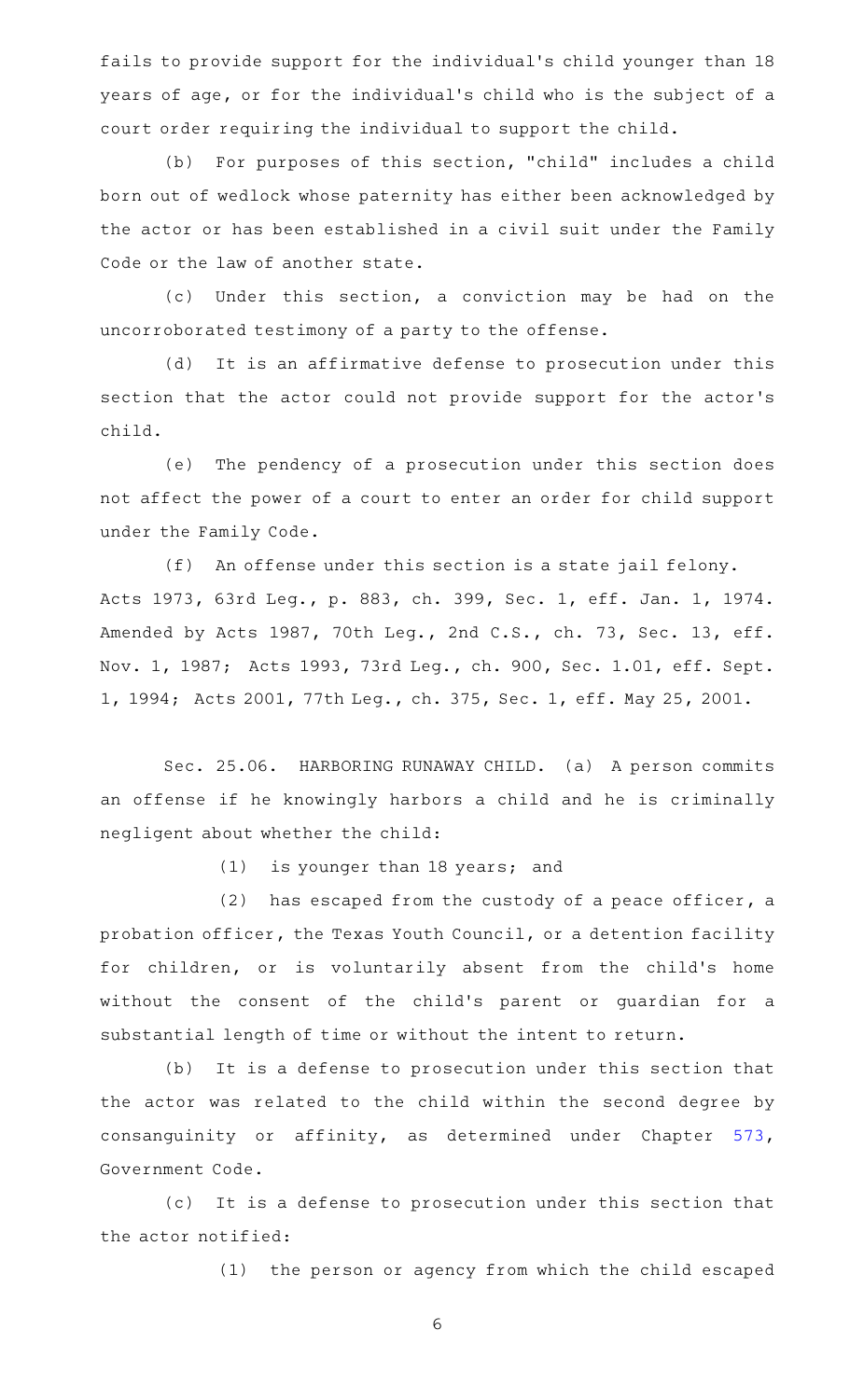or a law enforcement agency of the presence of the child within 24 hours after discovering that the child had escaped from custody; or

(2) a law enforcement agency or a person at the child's home of the presence of the child within 24 hours after discovering that the child was voluntarily absent from home without the consent of the child's parent or guardian.

(d) An offense under this section is a Class A misdemeanor.

(e) On the receipt of a report from a peace officer, probation officer, the Texas Youth Council, a foster home, or a detention facility for children that a child has escaped its custody or upon receipt of a report from a parent, guardian, conservator, or legal custodian that a child is missing, a law enforcement agency shall immediately enter a record of the child into the National Crime Information Center.

Added by Acts 1979, 66th Leg., p. 1155, ch. 558, Sec. 1, eff. Sept. 1, 1979. Amended by Acts 1983, 68th Leg., p. 4750, ch. 831, Sec. 1, eff. Sept. 1, 1983; Acts 1991, 72nd Leg., ch. 561, Sec. 40, eff. Aug. 26, 1991. Renumbered from Sec. 25.07 by Acts 1993, 73rd Leg., ch. 900, Sec. 1.01, eff. Sept. 1, 1994. Amended by Acts 1995, 74th Leg., ch. 76, Sec. 5.95(27), eff. Sept. 1, 1995.

Sec. 25.07. VIOLATION OF CERTAIN COURT ORDERS OR CONDITIONS OF BOND IN A FAMILY VIOLENCE, CHILD ABUSE OR NEGLECT, SEXUAL ASSAULT OR ABUSE, INDECENT ASSAULT, STALKING, OR TRAFFICKING CASE. (a) A person commits an offense if, in violation of a condition of bond set in a family violence, sexual assault or abuse, indecent assault, stalking, or trafficking case and related to the safety of a victim or the safety of the community, an order issued under Subchapter [A,](http://www.statutes.legis.state.tx.us/GetStatute.aspx?Code=CR&Value=7B.001) Chapter [7B](http://www.statutes.legis.state.tx.us/GetStatute.aspx?Code=CR&Value=7B), Code of Criminal Procedure, an order issued under Article [17.292](http://www.statutes.legis.state.tx.us/GetStatute.aspx?Code=CR&Value=17.292), Code of Criminal Procedure, an order issued under Section [6.504,](http://www.statutes.legis.state.tx.us/GetStatute.aspx?Code=FA&Value=6.504) Family Code, Chapter [83](http://www.statutes.legis.state.tx.us/GetStatute.aspx?Code=FA&Value=83), Family Code, if the temporary ex parte order has been served on the person, Chapter [85,](http://www.statutes.legis.state.tx.us/GetStatute.aspx?Code=FA&Value=85) Family Code, or Subchapter [F](http://www.statutes.legis.state.tx.us/GetStatute.aspx?Code=FA&Value=261.501), Chapter [261](http://www.statutes.legis.state.tx.us/GetStatute.aspx?Code=FA&Value=261), Family Code, or an order issued by another jurisdiction as provided by Chapter [88](http://www.statutes.legis.state.tx.us/GetStatute.aspx?Code=FA&Value=88), Family Code, the person knowingly or intentionally:

(1) commits family violence or an act in furtherance of an offense under Section 20A.02, 22.011, 22.012, 22.021, or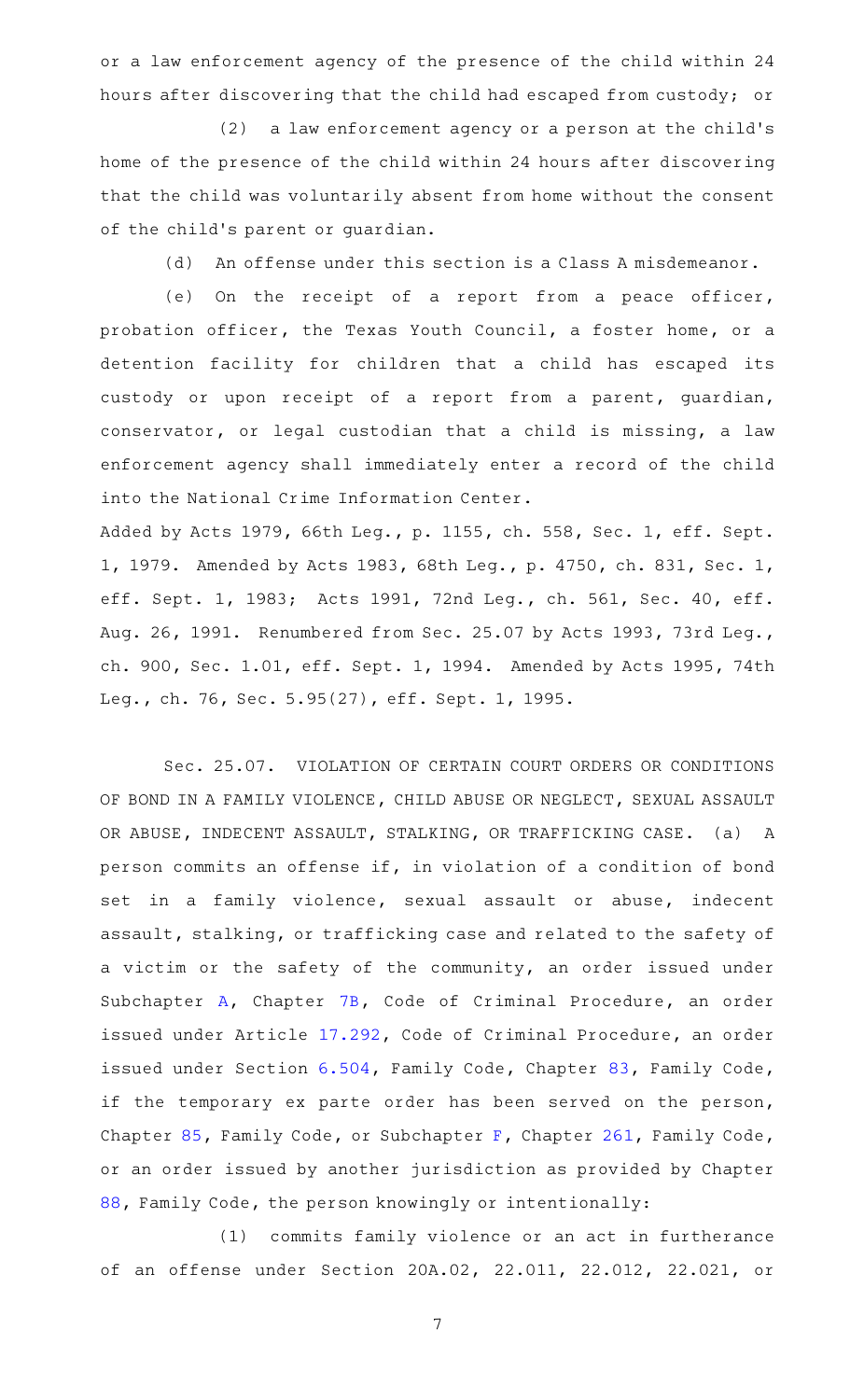42.072;

 $(2)$  communicates:

(A) directly with a protected individual or a member of the family or household in a threatening or harassing manner;

(B) a threat through any person to a protected individual or a member of the family or household; or

(C) in any manner with the protected individual or a member of the family or household except through the person 's attorney or a person appointed by the court, if the violation is of an order described by this subsection and the order prohibits any communication with a protected individual or a member of the family or household;

(3) goes to or near any of the following places as specifically described in the order or condition of bond:

(A) the residence or place of employment or business of a protected individual or a member of the family or household; or

(B) any child care facility, residence, or school where a child protected by the order or condition of bond normally resides or attends;

 $(4)$  possesses a firearm;

(5) harms, threatens, or interferes with the care, custody, or control of a pet, companion animal, or assistance animal that is possessed by a person protected by the order or condition of bond; or

(6) removes, attempts to remove, or otherwise tampers with the normal functioning of a global positioning monitoring system.

 $(a-1)$  For purposes of Subsection (a)(5), possession of a pet, companion animal, or assistance animal by a person means:

(1) actual care, custody, control, or management of a pet, companion animal, or assistance animal by the person; or

 $(2)$  constructive possession of a pet, companion animal, or assistance animal owned by the person or for which the person has been the primary caregiver.

(b) For the purposes of this section: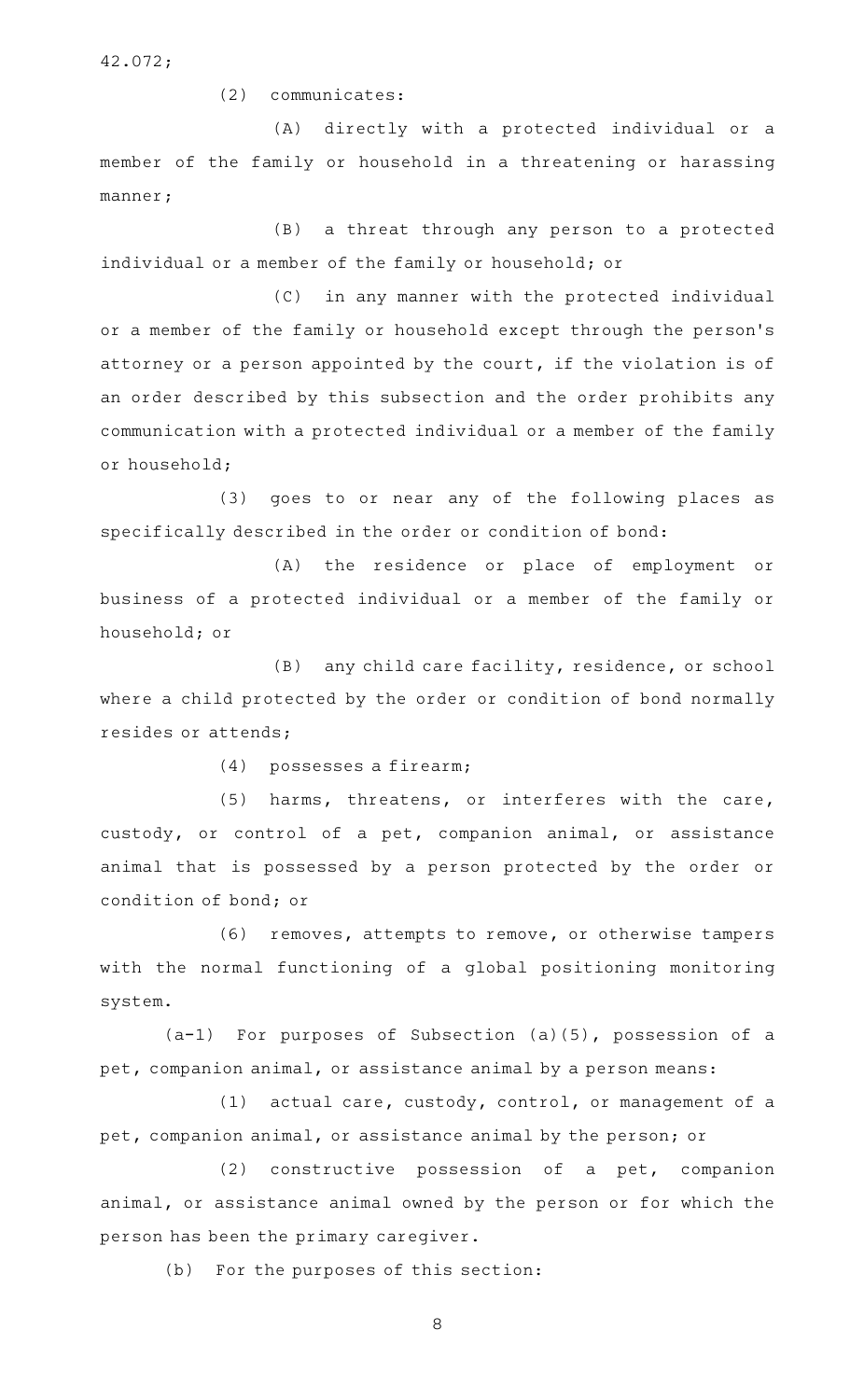(1) "Family violence," " family," "household," and "member of a household" have the meanings assigned by Chapter [71](http://www.statutes.legis.state.tx.us/GetStatute.aspx?Code=FA&Value=71), Family Code.

(2) "Firearm" has the meaning assigned by Chapter  $46$ .

 $(2-a)$  "Global positioning monitoring system" has the meaning assigned by Article [17.49,](http://www.statutes.legis.state.tx.us/GetStatute.aspx?Code=CR&Value=17.49) Code of Criminal Procedure.

(3) "Assistance animal" has the meaning assigned by Section [121.002,](http://www.statutes.legis.state.tx.us/GetStatute.aspx?Code=HR&Value=121.002) Human Resources Code.

(4) "Sexual abuse" means any act as described by Section [21.02](http://www.statutes.legis.state.tx.us/GetStatute.aspx?Code=PE&Value=21.02) or [21.11.](http://www.statutes.legis.state.tx.us/GetStatute.aspx?Code=PE&Value=21.11)

(5) "Sexual assault" means any act as described by Section [22.011](http://www.statutes.legis.state.tx.us/GetStatute.aspx?Code=PE&Value=22.011) or [22.021.](http://www.statutes.legis.state.tx.us/GetStatute.aspx?Code=PE&Value=22.021)

(6) "Stalking" means any conduct that constitutes an offense under Section [42.072.](http://www.statutes.legis.state.tx.us/GetStatute.aspx?Code=PE&Value=42.072)

(7) "Trafficking" means any conduct that constitutes an offense under Section [20A.02.](http://www.statutes.legis.state.tx.us/GetStatute.aspx?Code=PE&Value=20A.02)

(8) "Indecent assault" means any conduct that constitutes an offense under Section [22.012.](http://www.statutes.legis.state.tx.us/GetStatute.aspx?Code=PE&Value=22.012)

(c) If conduct constituting an offense under this section also constitutes an offense under another section of this code, the actor may be prosecuted under either section or under both sections.

(d) Reconciliatory actions or agreements made by persons affected by an order do not affect the validity of the order or the duty of a peace officer to enforce this section.

(e)AAA peace officer investigating conduct that may constitute an offense under this section for a violation of an order may not arrest a person protected by that order for a violation of that order.

(f) It is not a defense to prosecution under this section that certain information has been excluded, as provided by Section [85.007](http://www.statutes.legis.state.tx.us/GetStatute.aspx?Code=FA&Value=85.007), Family Code, or Article [17.292,](http://www.statutes.legis.state.tx.us/GetStatute.aspx?Code=CR&Value=17.292) Code of Criminal Procedure, from an order to which this section applies.

 $(g)$  An offense under this section is a Class A misdemeanor, except the offense is:

(1) subject to Subdivision  $(2)$ , a state jail felony if it is shown at the trial of the offense that the defendant violated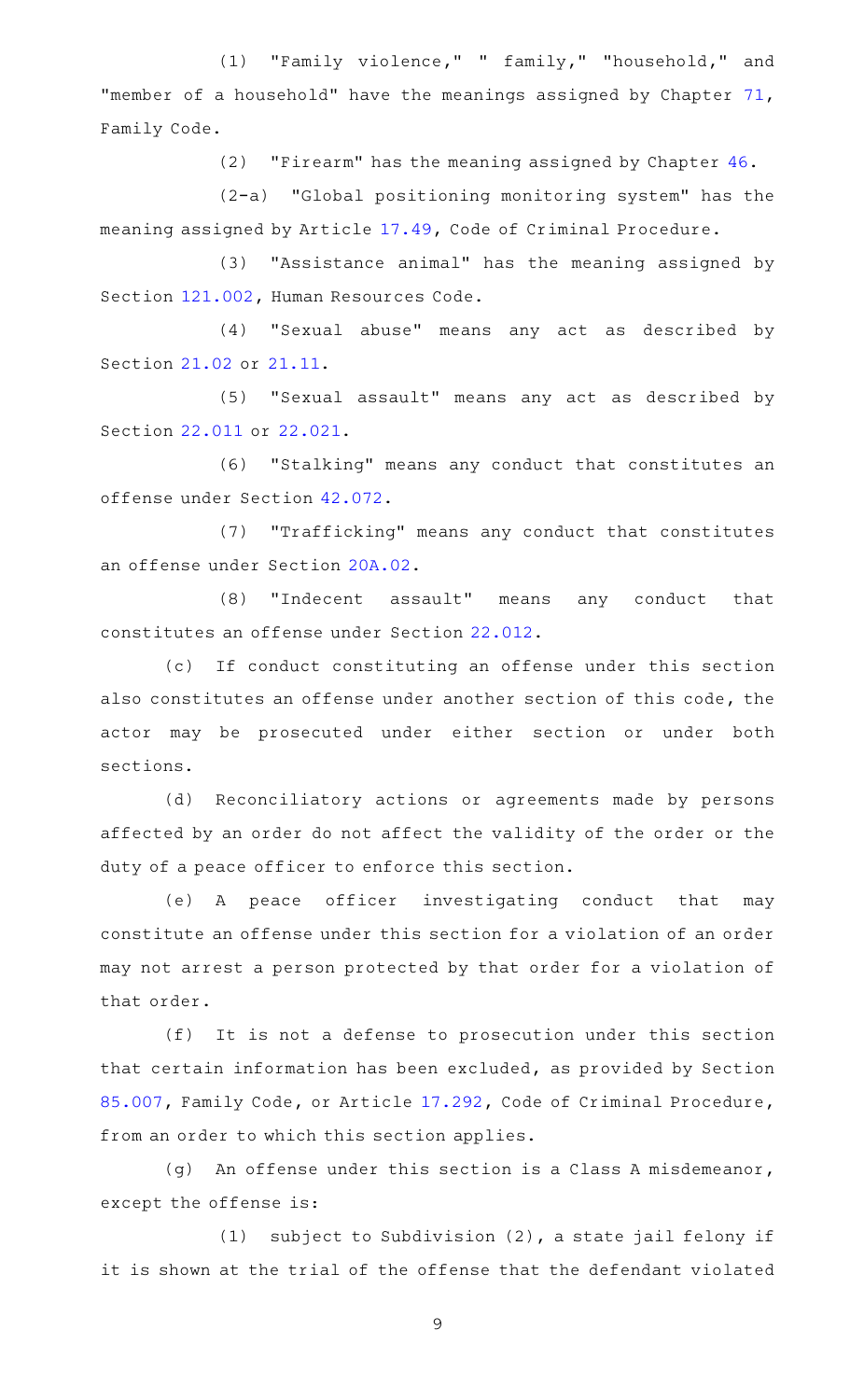an order issued under Subchapter [A](http://www.statutes.legis.state.tx.us/GetStatute.aspx?Code=CR&Value=7B.001), Chapter [7B](http://www.statutes.legis.state.tx.us/GetStatute.aspx?Code=CR&Value=7B), Code of Criminal Procedure, following the defendant 's conviction of or placement on deferred adjudication community supervision for an offense, if the order was issued with respect to a victim of that offense; or

 $(2)$  a felony of the third degree if it is shown on the trial of the offense that the defendant:

(A) has previously been convicted two or more times of an offense under this section or two or more times of an offense under Section [25.072,](http://www.statutes.legis.state.tx.us/GetStatute.aspx?Code=PE&Value=25.072) or has previously been convicted of an offense under this section and an offense under Section [25.072](http://www.statutes.legis.state.tx.us/GetStatute.aspx?Code=PE&Value=25.072); or

(B) has violated the order or condition of bond by committing an assault or the offense of stalking.

(h) For purposes of Subsection (g), a conviction under the laws of another state for an offense containing elements that are substantially similar to the elements of an offense under this section or Section [25.072](http://www.statutes.legis.state.tx.us/GetStatute.aspx?Code=PE&Value=25.072) is considered to be a conviction under this section or Section [25.072](http://www.statutes.legis.state.tx.us/GetStatute.aspx?Code=PE&Value=25.072), as applicable.

Added by Acts 1983, 68th Leg., p. 4049, ch. 631, Sec. 3, eff. Sept. 1, 1983. Amended by Acts 1985, 69th Leg., ch. 583, Sec. 3, eff. Sept. 1, 1985; Acts 1987, 70th Leg., ch. 170, Sec. 1, eff. Sept. 1, 1987; Acts 1987, 70th Leg., ch. 677, Sec. 8, eff. Sept. 1, 1987; Acts 1989, 71st Leg., ch. 614, Sec. 23 to 26, eff. Sept. 1, 1989; Acts 1989, 71st Leg., ch. 739, Sec. 4 to 7, eff. Sept. 1, 1989; Acts 1991, 72nd Leg., ch. 366, Sec. 2, eff. Sept. 1, 1991. Renumbered from Sec. 25.08 and amended by Acts 1993, 73rd Leg., ch. 900, Sec. 1.01, eff. Sept. 1, 1994. Amended by Acts 1995, 74th Leg., ch. 658, Sec. 2, 3, eff. June 14, 1995; Acts 1995, 74th Leg., ch. 660, Sec. 1, 2, eff. Sept. 1, 1995; Acts 1995, 74th Leg., ch. 1024, Sec. 23, eff. Sept. 1, 1995; Acts 1997, 75th Leg., ch. 1, Sec. 2, eff. Jan. 28, 1997; Acts 1997, 75th Leg., ch. 1193, Sec. 21, eff. Sept. 1, 1997; Acts 1999, 76th Leg., ch. 62, Sec. 15.02(c), eff. Sept. 1, 1999; Acts 2001, 77th Leg., ch. 23, Sec. 1, eff. Sept. 1, 2001; Acts 2003, 78th Leg., ch. 134, Sec. 1, eff. Sept. 1, 2003. Amended by:

Acts 2007, 80th Leg., R.S., Ch. 66 (S.B. [584](http://www.legis.state.tx.us/tlodocs/80R/billtext/html/SB00584F.HTM)), Sec. 2, eff. May 11, 2007.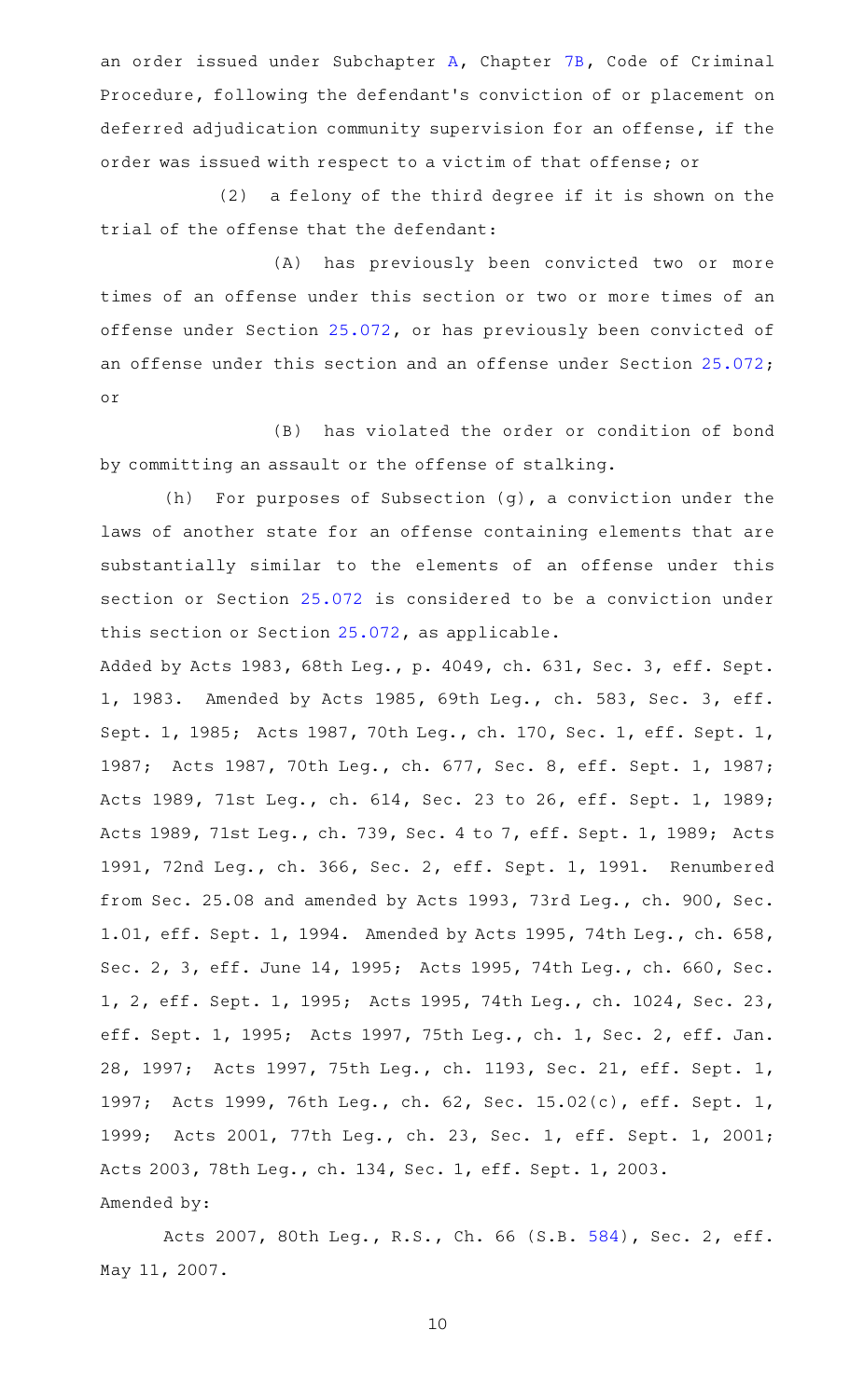Acts 2007, 80th Leg., R.S., Ch. 1113 (H.B. [3692](http://www.legis.state.tx.us/tlodocs/80R/billtext/html/HB03692F.HTM)), Sec. 1, eff. January 1, 2008.

Acts 2009, 81st Leg., R.S., Ch. 87 (S.B. [1969](http://www.legis.state.tx.us/tlodocs/81R/billtext/html/SB01969F.HTM)), Sec. 19.001, eff. September 1, 2009.

Acts 2011, 82nd Leg., R.S., Ch. 136 (S.B. [279](http://www.legis.state.tx.us/tlodocs/82R/billtext/html/SB00279F.HTM)), Sec. 4, eff. September 1, 2011.

Acts 2013, 83rd Leg., R.S., Ch. 96 (S.B. [743](http://www.legis.state.tx.us/tlodocs/83R/billtext/html/SB00743F.HTM)), Sec. 2, eff. September 1, 2013.

Acts 2013, 83rd Leg., R.S., Ch. 543 (S.B. [555](http://www.legis.state.tx.us/tlodocs/83R/billtext/html/SB00555F.HTM)), Sec. 3, eff. September 1, 2013.

Acts 2013, 83rd Leg., R.S., Ch. 760 (S.B. [893](http://www.legis.state.tx.us/tlodocs/83R/billtext/html/SB00893F.HTM)), Sec. 5, eff. September 1, 2013.

Acts 2013, 83rd Leg., R.S., Ch. 760 (S.B. [893](http://www.legis.state.tx.us/tlodocs/83R/billtext/html/SB00893F.HTM)), Sec. 6, eff. September 1, 2013.

Acts 2015, 84th Leg., R.S., Ch. 1086 (H.B. [2645](http://www.legis.state.tx.us/tlodocs/84R/billtext/html/HB02645F.HTM)), Sec. 2, eff. September 1, 2015.

Acts 2015, 84th Leg., R.S., Ch. 1086 (H.B. [2645](http://www.legis.state.tx.us/tlodocs/84R/billtext/html/HB02645F.HTM)), Sec. 3, eff. September 1, 2015.

Acts 2015, 84th Leg., R.S., Ch. 1133 (S.B. [147](http://www.legis.state.tx.us/tlodocs/84R/billtext/html/SB00147F.HTM)), Sec. 2, eff. September 1, 2015.

Acts 2015, 84th Leg., R.S., Ch. 1133 (S.B. [147](http://www.legis.state.tx.us/tlodocs/84R/billtext/html/SB00147F.HTM)), Sec. 3, eff. September 1, 2015.

Acts 2017, 85th Leg., R.S., Ch. 317 (H.B. [7\)](http://www.legis.state.tx.us/tlodocs/85R/billtext/html/HB00007F.HTM), Sec. 69, eff. September 1, 2017.

Acts 2019, 86th Leg., R.S., Ch. 469 (H.B. [4173\)](http://www.legis.state.tx.us/tlodocs/86R/billtext/html/HB04173F.HTM), Sec. 2.58, eff. January 1, 2021.

Acts 2019, 86th Leg., R.S., Ch. 955 (S.B. [194](http://www.legis.state.tx.us/tlodocs/86R/billtext/html/SB00194F.HTM)), Sec. 11(b), eff. September 1, 2019.

Acts 2019, 86th Leg., R.S., Ch. 955 (S.B. [194](http://www.legis.state.tx.us/tlodocs/86R/billtext/html/SB00194F.HTM)), Sec. 11(c), eff. September 1, 2019.

Acts 2019, 86th Leg., R.S., Ch. 955 (S.B. [194\)](http://www.legis.state.tx.us/tlodocs/86R/billtext/html/SB00194F.HTM), Sec. 13, eff. September 1, 2019.

Acts 2019, 86th Leg., R.S., Ch. 1066 (H.B. [1343](http://www.legis.state.tx.us/tlodocs/86R/billtext/html/HB01343F.HTM)), Sec. 4, eff. September 1, 2019.

Acts 2021, 87th Leg., R.S., Ch. 787 (H.B. [39\)](http://www.legis.state.tx.us/tlodocs/87R/billtext/html/HB00039F.HTM), Sec. 11, eff. September 1, 2021.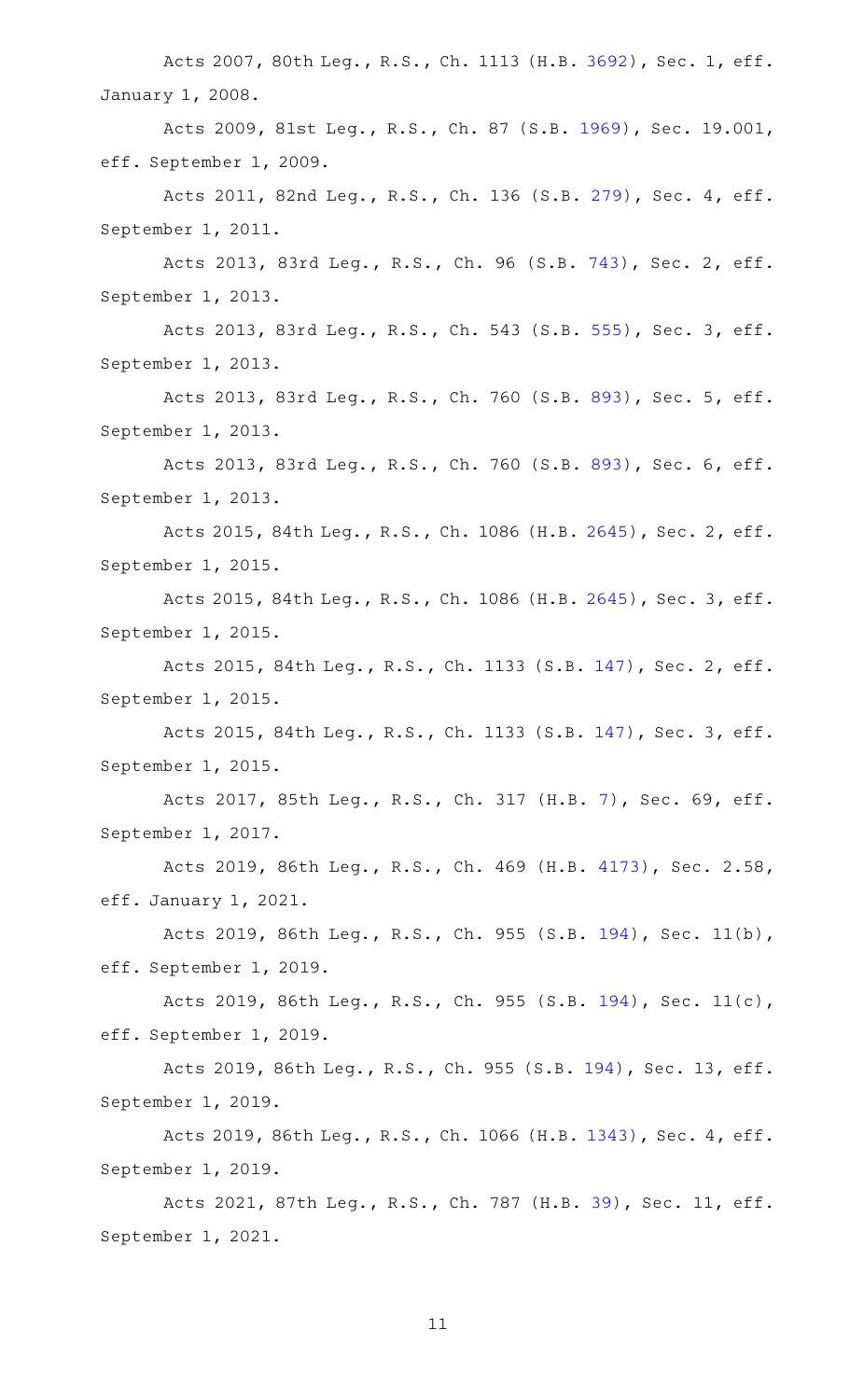Sec. 25.071. VIOLATION OF PROTECTIVE ORDER PREVENTING OFFENSE CAUSED BY BIAS OR PREJUDICE. (a) A person commits an offense if, in violation of an order issued under Subchapter [C](http://www.statutes.legis.state.tx.us/GetStatute.aspx?Code=CR&Value=7B.101), Chapter [7B,](http://www.statutes.legis.state.tx.us/GetStatute.aspx?Code=CR&Value=7B) Code of Criminal Procedure, the person knowingly or intentionally:

(1) commits an offense under Title 5 or Section  $28.02$ , [28.03,](http://www.statutes.legis.state.tx.us/GetStatute.aspx?Code=PE&Value=28.03) or [28.08](http://www.statutes.legis.state.tx.us/GetStatute.aspx?Code=PE&Value=28.08) and commits the offense because of bias or prejudice as described by Article [42.014](http://www.statutes.legis.state.tx.us/GetStatute.aspx?Code=CR&Value=42.014), Code of Criminal Procedure;

(2) communicates:

(A) directly with a protected individual in a threatening or harassing manner;

(B) a threat through any person to a protected individual; or

(C) in any manner with the protected individual, if the order prohibits any communication with a protected individual; or

(3) goes to or near the residence or place of employment or business of a protected individual.

(b) If conduct constituting an offense under this section also constitutes an offense under another section of this code, the actor may be prosecuted under either section or under both sections.

(c)AAA peace officer investigating conduct that may constitute an offense under this section for a violation of an order may not arrest a person protected by that order for a violation of that order.

(d) An offense under this section is a Class A misdemeanor unless it is shown on the trial of the offense that the defendant has previously been convicted under this section two or more times or has violated the protective order by committing an assault, in which event the offense is a third degree felony.

Added by Acts 2001, 77th Leg., ch. 85, Sec. 3.02, eff. Sept. 1, 2001.

Amended by:

Acts 2019, 86th Leg., R.S., Ch. 469 (H.B. [4173\)](http://www.legis.state.tx.us/tlodocs/86R/billtext/html/HB04173F.HTM), Sec. 2.59, eff. January 1, 2021.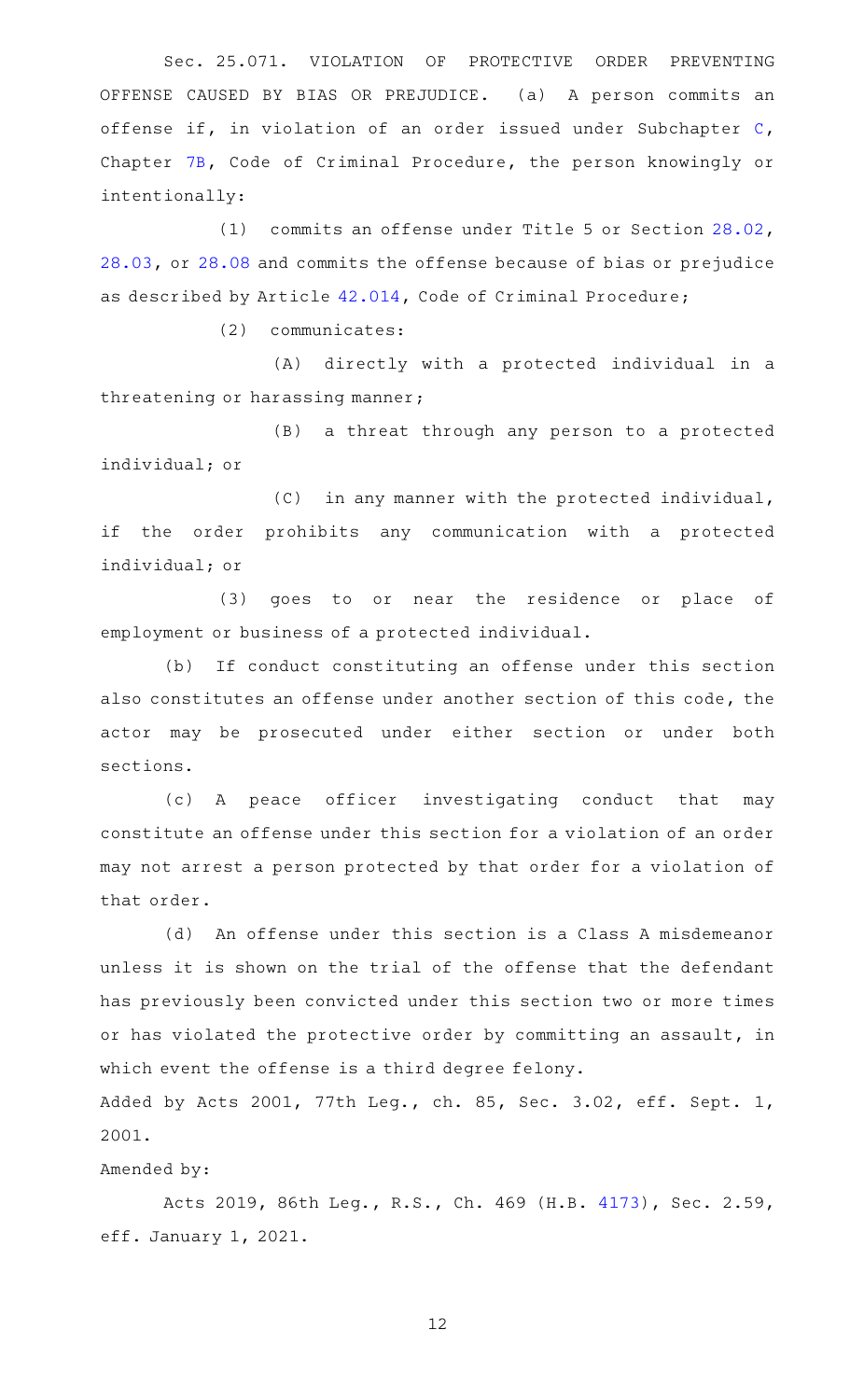Sec. 25.072. REPEATED VIOLATION OF CERTAIN COURT ORDERS OR CONDITIONS OF BOND IN FAMILY VIOLENCE, CHILD ABUSE OR NEGLECT, SEXUAL ASSAULT OR ABUSE, INDECENT ASSAULT, STALKING, OR TRAFFICKING CASE. (a) A person commits an offense if, during a period that is 12 months or less in duration, the person two or more times engages in conduct that constitutes an offense under Section [25.07.](http://www.statutes.legis.state.tx.us/GetStatute.aspx?Code=PE&Value=25.07)

(b) If the jury is the trier of fact, members of the jury must agree unanimously that the defendant, during a period that is 12 months or less in duration, two or more times engaged in conduct that constituted an offense under Section [25.07.](http://www.statutes.legis.state.tx.us/GetStatute.aspx?Code=PE&Value=25.07)

(c)AAA defendant may not be convicted in the same criminal action of another offense an element of which is any conduct that is alleged as an element of the offense under Subsection (a) unless the other offense:

 $(1)$  is charged in the alternative;

(2) occurred outside the period in which the offense alleged under Subsection (a) was committed; or

(3) is considered by the trier of fact to be a lesser included offense of the offense alleged under Subsection (a).

(d) A defendant may not be charged with more than one count under Subsection (a) if all of the specific conduct that is alleged to have been engaged in is alleged to have been committed in violation of a single court order or single setting of bond.

(e) An offense under this section is a felony of the third degree.

Added by Acts 2013, 83rd Leg., R.S., Ch. 96 (S.B. [743](http://www.legis.state.tx.us/tlodocs/83R/billtext/html/SB00743F.HTM)), Sec. 1, eff. September 1, 2013.

Amended by:

Acts 2019, 86th Leg., R.S., Ch. 955 (S.B. [194](http://www.legis.state.tx.us/tlodocs/86R/billtext/html/SB00194F.HTM)), Sec. 11(d), eff. September 1, 2019.

Sec. 25.08. SALE OR PURCHASE OF CHILD. (a) A person commits an offense if he:

(1) possesses a child younger than 18 years of age or has the custody, conservatorship, or guardianship of a child younger than 18 years of age, whether or not he has actual possession of the child, and he offers to accept, agrees to accept,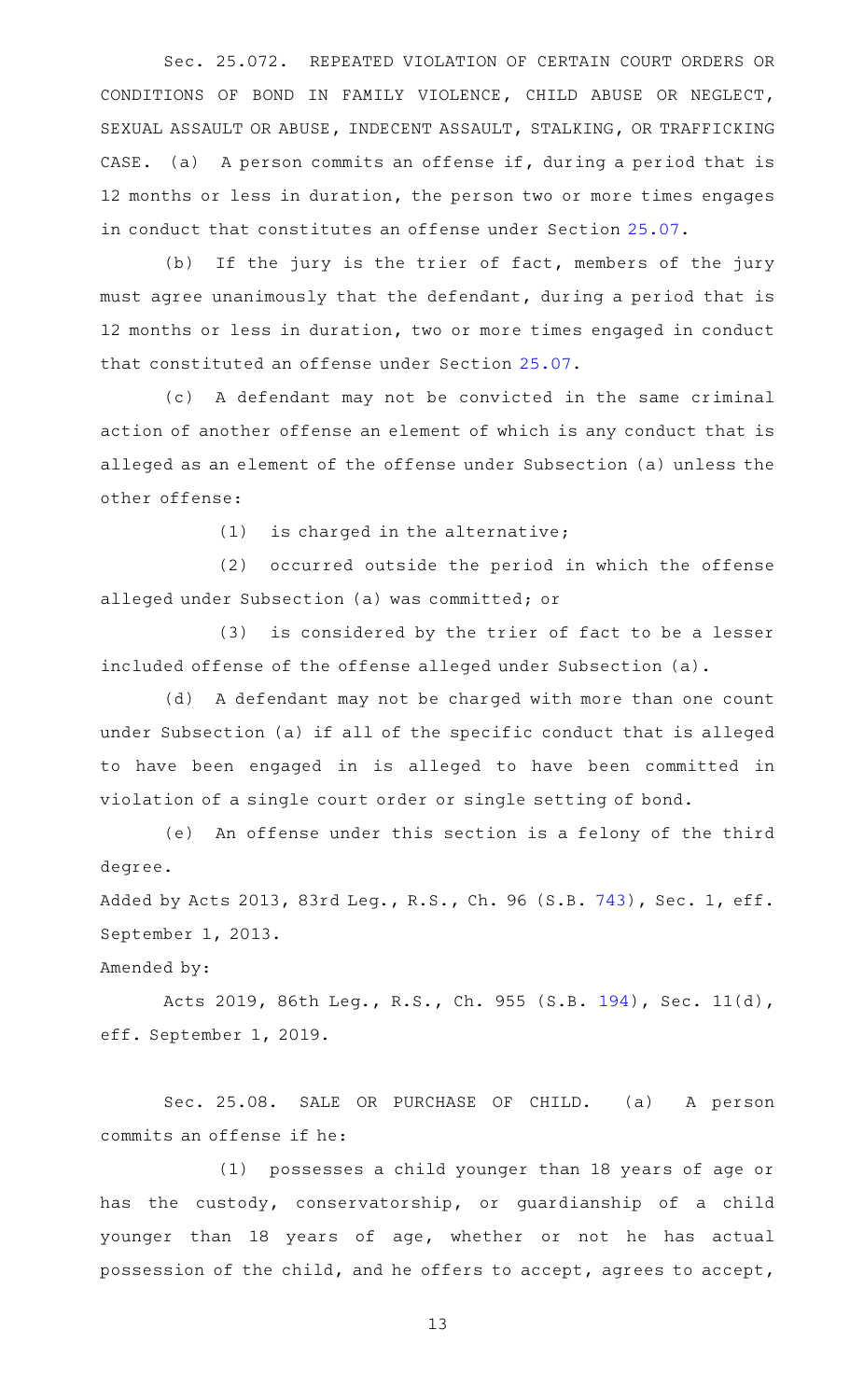or accepts a thing of value for the delivery of the child to another or for the possession of the child by another for purposes of adoption; or

 $(2)$  offers to give, agrees to give, or gives a thing of value to another for acquiring or maintaining the possession of a child for the purpose of adoption.

(b) It is an exception to the application of this section that the thing of value is:

(1) a fee or reimbursement paid to a child-placing agency as authorized by law;

(2) a fee paid to an attorney, social worker, mental health professional, or physician for services rendered in the usual course of legal or medical practice or in providing adoption counseling;

(3) a reimbursement of legal or medical expenses incurred by a person for the benefit of the child; or

(4) a necessary pregnancy-related expense paid by a child-placing agency for the benefit of the child's parent during the pregnancy or after the birth of the child as permitted by the minimum standards for child-placing agencies and Department of Protective and Regulatory Services rules.

(c) An offense under this section is a felony of the third degree, except that the offense is a felony of the second degree if the actor commits the offense with intent to commit an offense under Section [20A.02](http://www.statutes.legis.state.tx.us/GetStatute.aspx?Code=PE&Value=20A.02), [43.021](http://www.statutes.legis.state.tx.us/GetStatute.aspx?Code=PE&Value=43.021), [43.05](http://www.statutes.legis.state.tx.us/GetStatute.aspx?Code=PE&Value=43.05), or [43.25.](http://www.statutes.legis.state.tx.us/GetStatute.aspx?Code=PE&Value=43.25)

Added by Acts 1977, 65th Leg., p. 81, ch. 38, Sec. 1, eff. March 30, 1977. Amended by Acts 1981, 67th Leg., p. 2211, ch. 514, Sec. 1, eff. Sept. 1, 1981. Renumbered from Sec. 25.06 by Acts 1987, 70th Leg., ch. 167, Sec. 5.01(a)(44). Renumbered from Sec. 25.11 and amended by Acts 1993, 73rd Leg., ch. 900, Sec. 1.01, eff. Sept. 1, 1994. Amended by Acts 2001, 77th Leg., ch. 134, Sec. 1, eff. Sept. 1, 2001; Acts 2003, 78th Leg., ch. 1005, Sec. 3, eff. Sept. 1, 2003. Amended by:

Acts 2011, 82nd Leg., R.S., Ch. 515 (H.B. [2014\)](http://www.legis.state.tx.us/tlodocs/82R/billtext/html/HB02014F.HTM), Sec. 4.01, eff. September 1, 2011.

Acts 2021, 87th Leg., R.S., Ch. 807 (H.B. [1540\)](http://www.legis.state.tx.us/tlodocs/87R/billtext/html/HB01540F.HTM), Sec. 52, eff. September 1, 2021.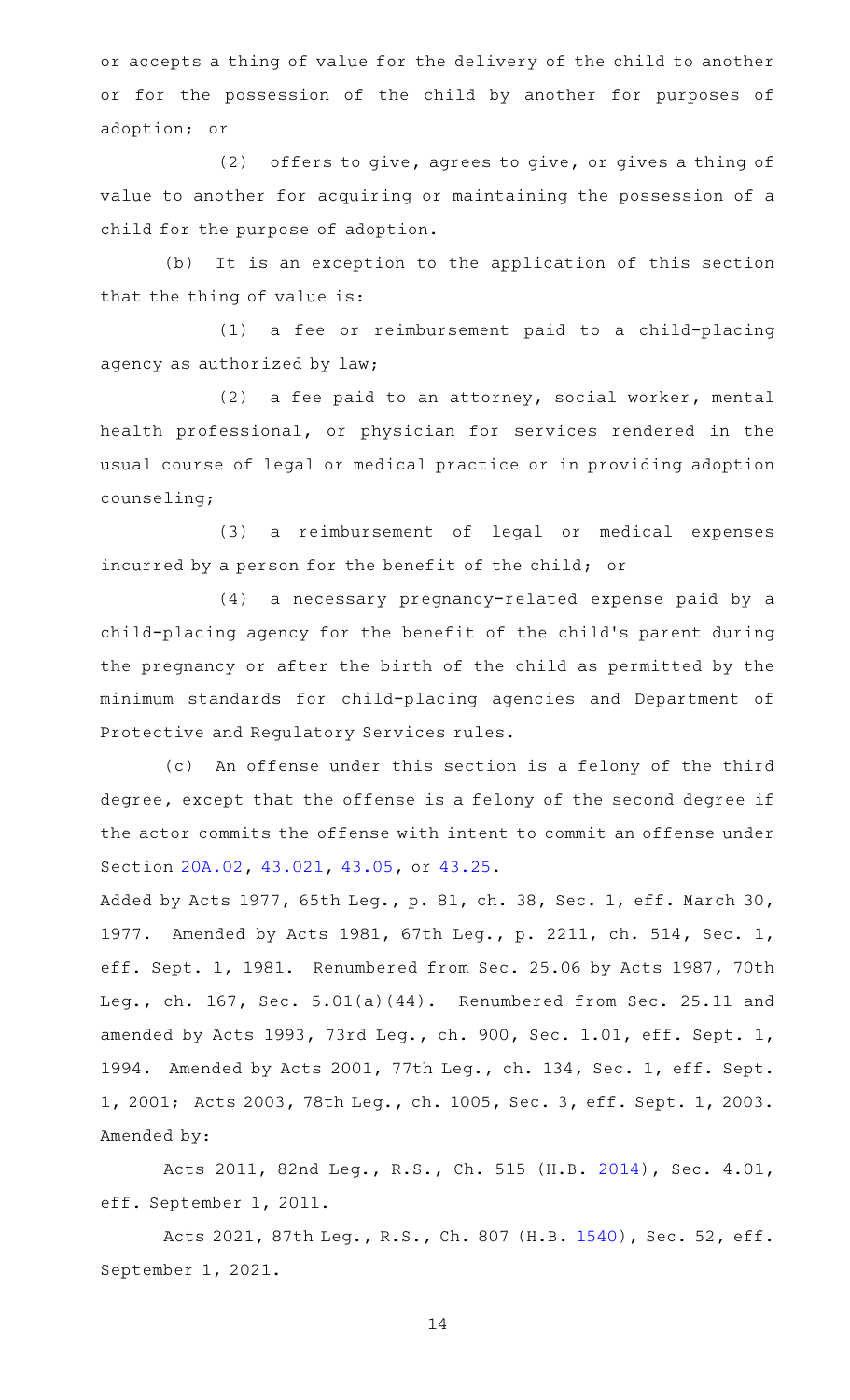Sec. 25.081. UNREGULATED CUSTODY TRANSFER OF ADOPTED CHILD. (a) In this section:

(1) "Adopted child" means a person younger than 18 years of age who was legally adopted through a governmental entity or through private means, including a person who is in foster care or from a foreign country at the time of the adoption.

(2) "Unregulated custody transfer" means the transfer of the permanent physical custody of an adopted child by the parent, managing conservator, or guardian of the child without receiving approval of the transfer by a court as required by Section [162.026](http://www.statutes.legis.state.tx.us/GetStatute.aspx?Code=FA&Value=162.026), Family Code.

(b) Except as otherwise provided by this section, a person commits an offense if the person knowingly:

(1) conducts an unregulated custody transfer of an adopted child; or

(2) facilitates or participates in the unregulated custody transfer of an adopted child, including by transferring, recruiting, harboring, transporting, providing, soliciting, or obtaining an adopted child for that purpose.

(c) An offense under this section is a felony of the third degree, except that the offense is a felony of the second degree if the actor commits the offense with intent to commit an offense under Section [20A.02](http://www.statutes.legis.state.tx.us/GetStatute.aspx?Code=PE&Value=20A.02), [43.021](http://www.statutes.legis.state.tx.us/GetStatute.aspx?Code=PE&Value=43.021), 43.05, [43.25,](http://www.statutes.legis.state.tx.us/GetStatute.aspx?Code=PE&Value=43.25) [43.251](http://www.statutes.legis.state.tx.us/GetStatute.aspx?Code=PE&Value=43.251), or [43.26.](http://www.statutes.legis.state.tx.us/GetStatute.aspx?Code=PE&Value=43.26)

 $(d)$  This section does not apply to:

(1) the placement of an adopted child with a licensed child-placing agency, the Department of Family and Protective Services, or an adult relative, stepparent, or other adult with a significant and long-standing relationship to the child;

(2) the placement of an adopted child by a licensed child-placing agency or the Department of Family and Protective Services;

(3) the temporary placement of an adopted child by the child 's parent, managing conservator, or guardian for a designated short-term period with a specified intent and period for return of the child due to temporary circumstances, including:

 $(A)$  a vacation;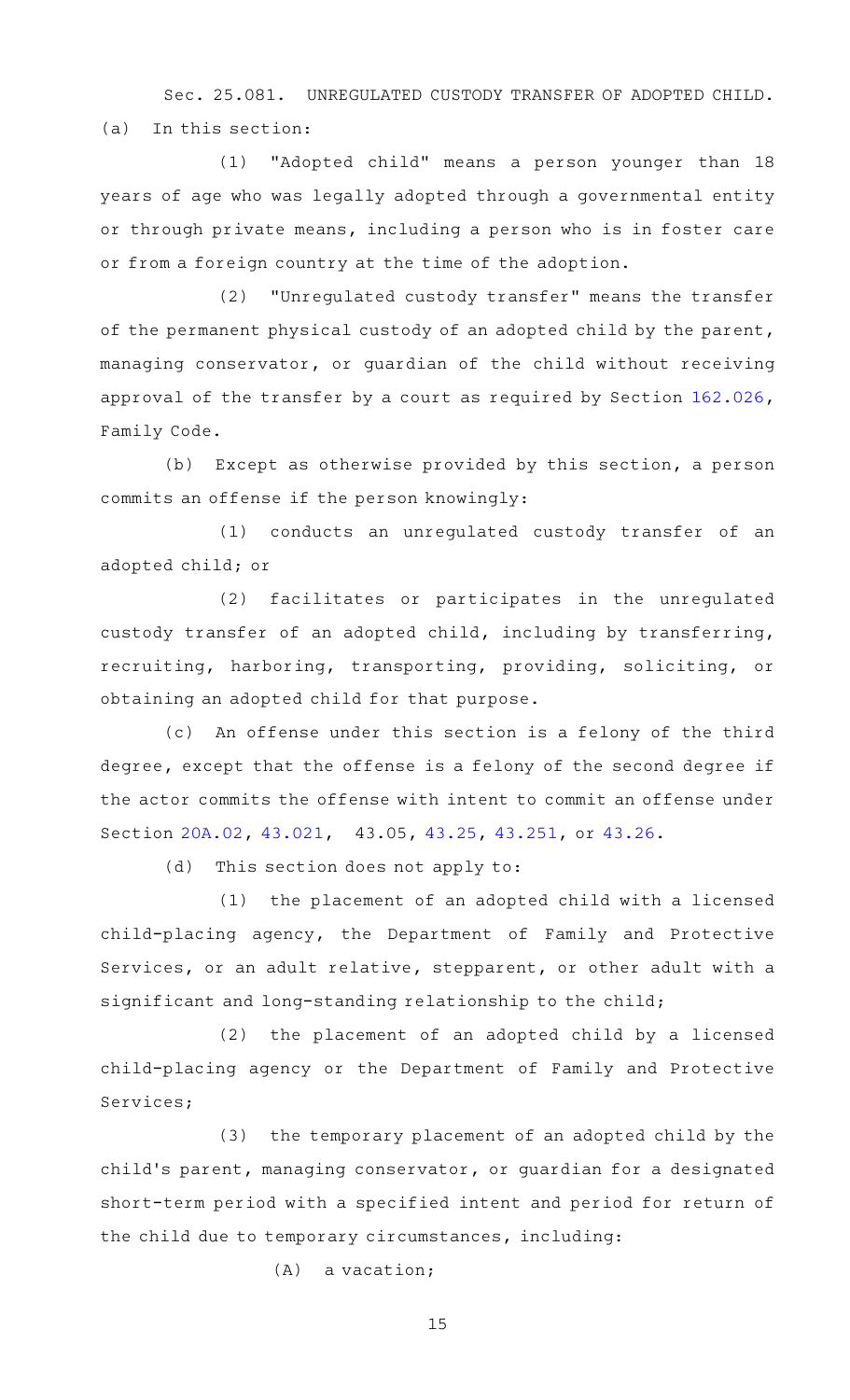(B) a school-sponsored function or activity; or

(C) the incarceration, military service, medical treatment, or incapacity of the parent, managing conservator, or guardian;

 $(4)$  the placement of an adopted child in another state in accordance with the requirements of Subchapter [B](http://www.statutes.legis.state.tx.us/GetStatute.aspx?Code=FA&Value=162.101), Chapter [162](http://www.statutes.legis.state.tx.us/GetStatute.aspx?Code=FA&Value=162), Family Code; or

(5) the voluntary delivery of an adopted child under Subchapter [D](http://www.statutes.legis.state.tx.us/GetStatute.aspx?Code=FA&Value=262.301), Chapter [262](http://www.statutes.legis.state.tx.us/GetStatute.aspx?Code=FA&Value=262), Family Code. Added by Acts 2017, 85th Leg., R.S., Ch. 985 (H.B. [834](http://www.legis.state.tx.us/tlodocs/85R/billtext/html/HB00834F.HTM)), Sec. 3, eff. September 1, 2017.

Amended by:

Acts 2021, 87th Leg., R.S., Ch. 807 (H.B. [1540\)](http://www.legis.state.tx.us/tlodocs/87R/billtext/html/HB01540F.HTM), Sec. 53, eff. September 1, 2021.

Sec. 25.09. ADVERTISING FOR PLACEMENT OF CHILD. (a) A person commits an offense if the person advertises in the public media that the person will place, provide, or obtain a child for adoption or any other form of permanent physical custody of the child.

(b) This section does not apply to a licensed child-placing agency that is identified in the advertisement as a licensed child-placing agency.

(c) An offense under this section is a Class A misdemeanor unless the person has been convicted previously under this section, in which event the offense is a felony of the third degree.

 $(d)$  In this section:

(1) "Child" has the meaning assigned by Section [101.003,](http://www.statutes.legis.state.tx.us/GetStatute.aspx?Code=FA&Value=101.003) Family Code.

(2) "Public media" has the meaning assigned by Section [38.01.](http://www.statutes.legis.state.tx.us/GetStatute.aspx?Code=PE&Value=38.01) The term also includes communications through the use of the Internet or another public computer network.

Added by Acts 1997, 75th Leg., ch. 561, Sec. 31, eff. Sept. 1, 1997. Amended by:

Acts 2017, 85th Leg., R.S., Ch. 985 (H.B. [834](http://www.legis.state.tx.us/tlodocs/85R/billtext/html/HB00834F.HTM)), Sec. 4, eff. September 1, 2017.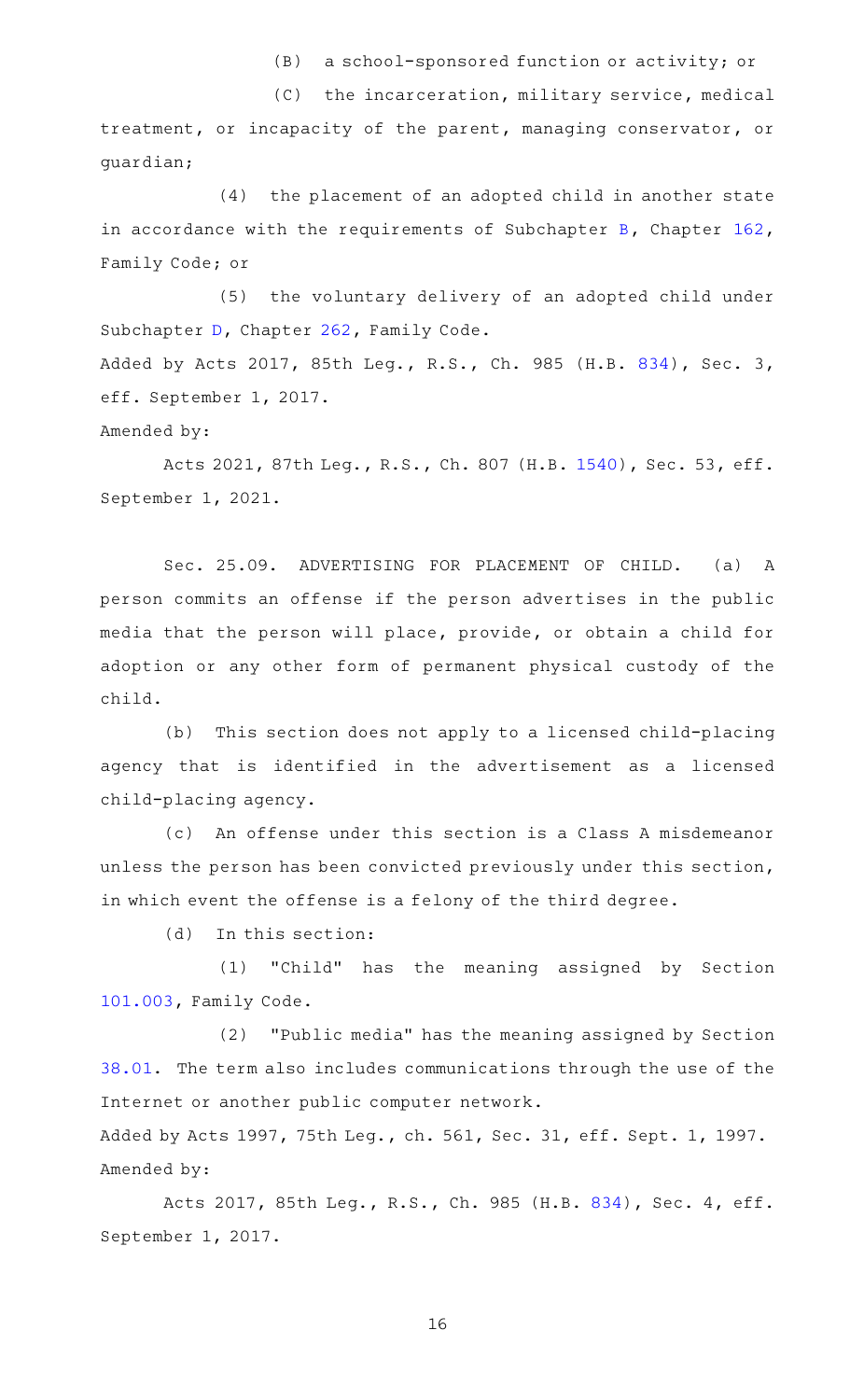Sec. 25.10. INTERFERENCE WITH RIGHTS OF GUARDIAN OF THE PERSON. (a) In this section:

(1) "Possessory right" means the right of a guardian of the person to have physical possession of a ward and to establish the ward's legal domicile, as provided by Section  $1151.051(c)(1)$  $1151.051(c)(1)$ , Estates Code.

(2) "Ward" has the meaning assigned by Chapter  $1002$ , Estates Code.

(b) A person commits an offense if the person takes, retains, or conceals a ward when the person knows that the person 's taking, retention, or concealment interferes with a possessory right with respect to the ward.

(c) An offense under this section is a state jail felony.

(d) This section does not apply to a governmental entity where the taking, retention, or concealment of the ward was authorized by Subtitle E, Title 5, Family Code, or Chapter [48,](http://www.statutes.legis.state.tx.us/GetStatute.aspx?Code=HR&Value=48) Human Resources Code.

Added by Acts 2003, 78th Leg., ch. 549, Sec. 32, eff. Sept. 1, 2003. Amended by:

Acts 2017, 85th Leg., R.S., Ch. 324 (S.B. [1488\)](http://www.legis.state.tx.us/tlodocs/85R/billtext/html/SB01488F.HTM), Sec. 22.056, eff. September 1, 2017.

Sec. 25.11. CONTINUOUS VIOLENCE AGAINST THE FAMILY. (a) A person commits an offense if, during a period that is 12 months or less in duration, the person two or more times engages in conduct that constitutes an offense under Section [22.01\(](http://www.statutes.legis.state.tx.us/GetStatute.aspx?Code=PE&Value=22.01)a)(1) against another person or persons whose relationship to or association with the defendant is described by Section [71.0021](http://www.statutes.legis.state.tx.us/GetStatute.aspx?Code=FA&Value=71.0021)(b), [71.003,](http://www.statutes.legis.state.tx.us/GetStatute.aspx?Code=FA&Value=71.003) or [71.005](http://www.statutes.legis.state.tx.us/GetStatute.aspx?Code=FA&Value=71.005), Family Code.

(b) If the jury is the trier of fact, members of the jury are not required to agree unanimously on the specific conduct in which the defendant engaged that constituted an offense under Section [22.01\(](http://www.statutes.legis.state.tx.us/GetStatute.aspx?Code=PE&Value=22.01)a)(1) against the person or persons described by Subsection (a), the exact date when that conduct occurred, or the county in which each instance of the conduct occurred. The jury must agree unanimously that the defendant, during a period that is 12 months or less in duration, two or more times engaged in conduct that